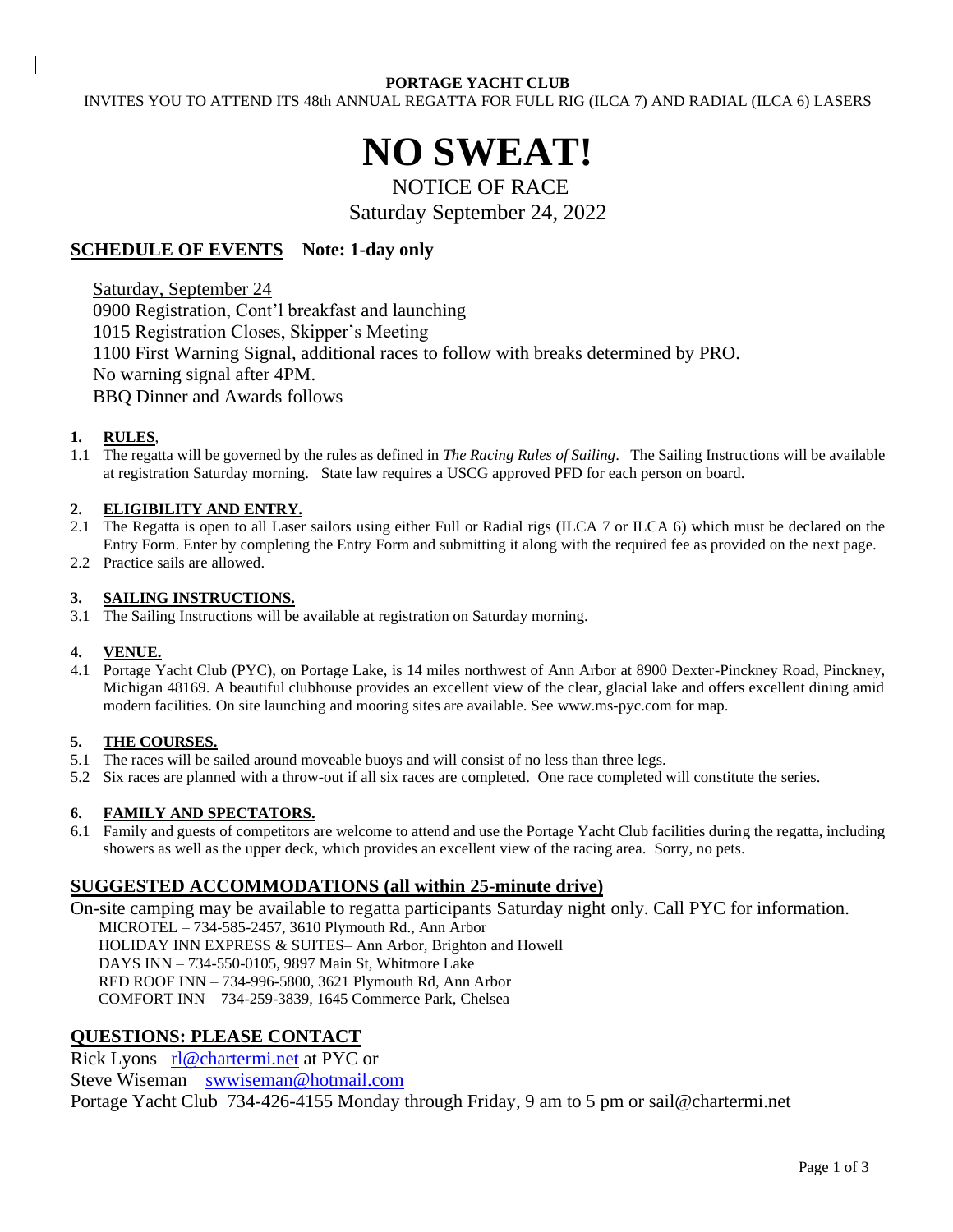# VENUE NOTES

Invitational Regatta Members are responsible for the conduct of their guests.

PYC is a tobacco-free premises.

MINIMUM attire inside the Clubhouse is T-Shirt over bathing suit and sandals, even when just going to the restrooms.

The CDC amended their masking recommendation exemption to include all persons who have completed the Pfizer, Moderna, and J&J prescribed vaccine protocol for at least 14 days. This masking exemption applies to all inside and outside activities currently enjoyed at Portage Yacht Club. Persons who have not completed one of the above protocols are required to wear masks and practice social distancing (8 feet at PYC).

# PYC FOOD SERVICE

You can pay for purchases at PYC with cash, check, or VISA, MASTER CARD, or DISCOVER cards